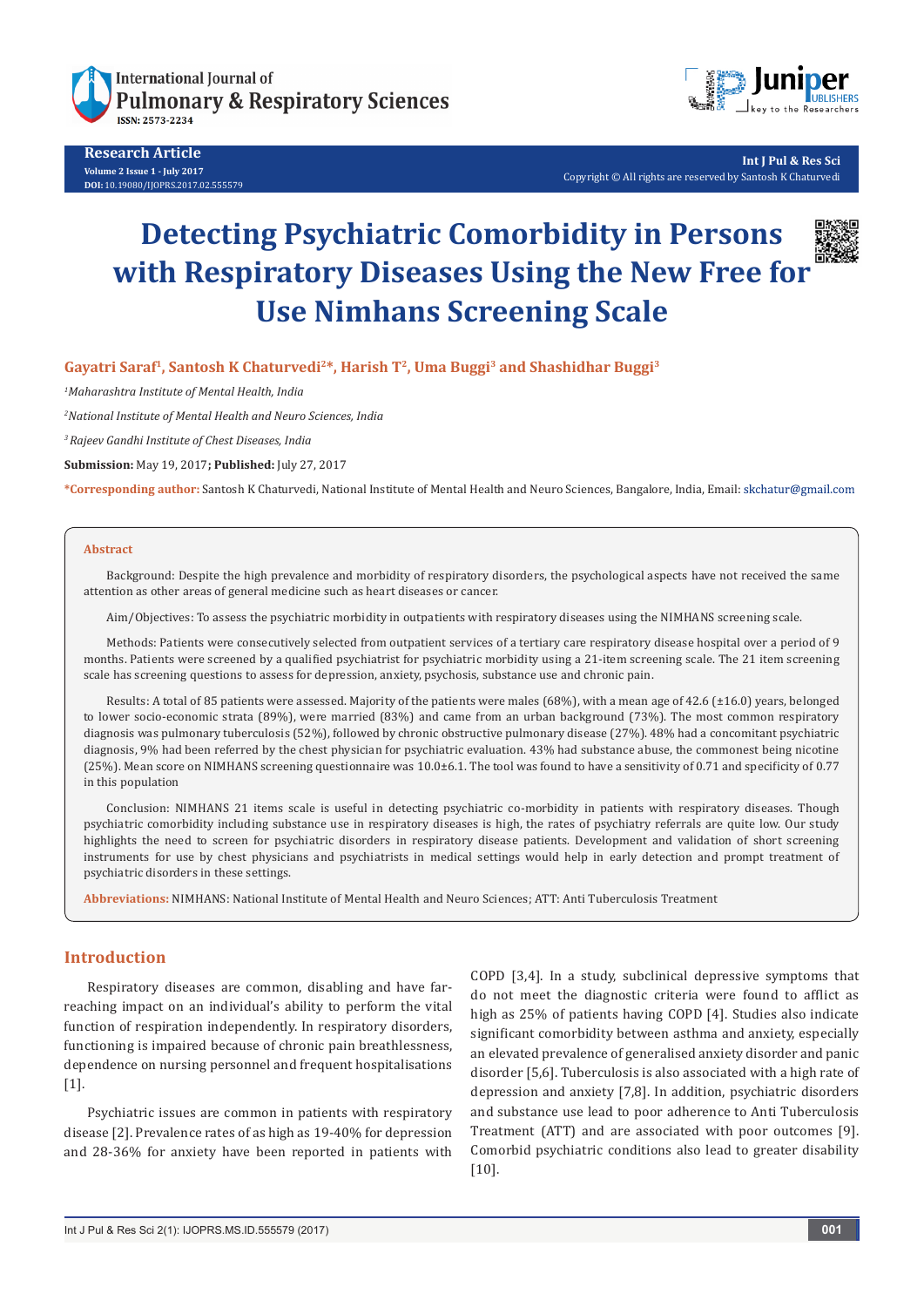There is a paucity of literature in the area of prevalence and correlates of psychiatric disorders in respiratory diseases. Most screening scales for psychiatric morbidity are very expensive. The objective of this study was to assess the pattern of psychiatric comorbidity in respiratory diseases using the National Institute of Mental Health and Neuro Sciences (NIMHANS) screening scale.

# **Methods**

A total of 85 patients from the outpatient services of Rajeev Gandhi Institute of Chest Diseases were consecutively assessed by a psychiatrist. Patients were assessed using a sociodemographic pro-forma and the 21-item NIMHANS screening scale (Table 1).



| Variable                                                                          |                            |                           | Mean(±SD) | N(%)             |         |
|-----------------------------------------------------------------------------------|----------------------------|---------------------------|-----------|------------------|---------|
| Age                                                                               |                            |                           |           | $42.6(\pm 16.1)$ |         |
| Sex                                                                               |                            |                           | Male      |                  | 58 (68) |
|                                                                                   |                            |                           | Female    |                  | 27 (32) |
| Residence                                                                         |                            |                           | Urban     |                  | 62 (73) |
|                                                                                   |                            |                           | Rural     |                  | 23 (27) |
| Socio-economic status                                                             |                            |                           | Middle    |                  | 9(11)   |
|                                                                                   |                            |                           | Lower     |                  | 76 (89) |
|                                                                                   | Years of education         |                           |           | $6.5(\pm 4.8)$   |         |
|                                                                                   |                            |                           | Single    |                  | 11(13)  |
|                                                                                   |                            |                           | Married   |                  | 71(83)  |
|                                                                                   | Marital status             |                           | Widowed   |                  | 3(3)    |
|                                                                                   |                            |                           | Separated |                  | 1(1)    |
| Unemployed<br>Unskilled work<br>Semi-skilled<br>Skilled<br>Occupation<br>Clerical |                            |                           |           |                  | 21 (25) |
|                                                                                   |                            |                           |           |                  | 12 (14) |
|                                                                                   |                            |                           |           |                  | 14 (17) |
|                                                                                   |                            |                           |           |                  | 5(6)    |
|                                                                                   |                            |                           |           |                  | 2(2)    |
| Homemaker                                                                         |                            |                           |           |                  | 20 (24) |
|                                                                                   |                            |                           | 3(4)      |                  |         |
|                                                                                   |                            |                           | 2(2)      |                  |         |
|                                                                                   |                            |                           | Student   |                  | 5(6)    |
| Referred by Physician                                                             |                            |                           |           | 8(9)             |         |
|                                                                                   | Tuberculosis               |                           |           |                  | 39 (52) |
|                                                                                   | COPD                       |                           |           |                  | 20 (27) |
| Respiratory                                                                       | Malignancy                 |                           |           |                  | 3(4)    |
| diagnosis                                                                         | Infection                  |                           |           |                  | 9(12)   |
|                                                                                   | Pleural effusion           |                           |           |                  | 1(1)    |
|                                                                                   | Allergy                    |                           |           |                  | 3(4)    |
|                                                                                   | Comorbid medical diagnosis |                           | 16 (19)   |                  |         |
|                                                                                   |                            |                           | 6 (38)    |                  |         |
| Medical diagnosis                                                                 |                            | Diabetes Mellitus         |           |                  | 5(31)   |
|                                                                                   |                            | Others                    |           |                  | 5(31)   |
| Comorbid Psychiatric diagnosis                                                    |                            |                           |           | 41 (48)          |         |
| Psychiatric<br>diagnosis                                                          |                            | Adjustment disorder       |           |                  | 13 (33) |
|                                                                                   |                            | Major depressive disorder |           |                  | 10(25)  |
|                                                                                   |                            | Anxiety disorder          |           |                  | 10(25)  |
|                                                                                   |                            | Psychosis                 |           |                  | 1(2)    |

**How to cite this article:** Gayatri S, Santosh K C, Harish T, Uma B, Shashidhar B.Detecting Psychiatric Comorbidity in Persons with Respiratory Diseases How to cite this article: Gayatri S, Santosh K C, Harish T, Uma B, Shashidhar B.Detecting Psychiatric Comorbidity in Persons with Resping the New Free for Use Nimhans Screening Scale. Int J Pul & Res Sci. 2017; 2(1): 55557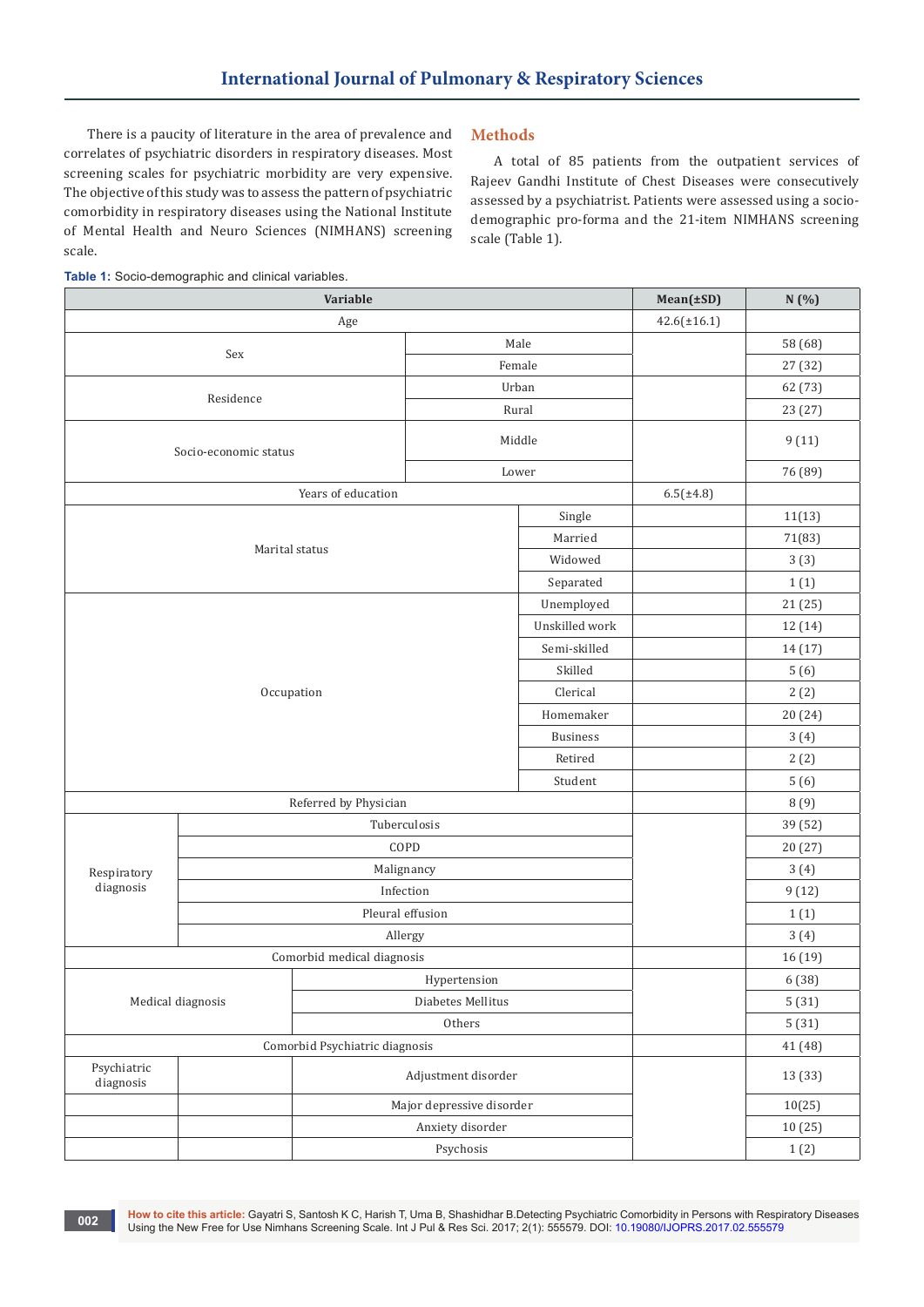|                                                     | Insomnia                 |           | 4(10)  |
|-----------------------------------------------------|--------------------------|-----------|--------|
|                                                     | Dysthymia                |           | 1(2)   |
|                                                     | Somatoform pain disorder |           | 1(2)   |
| Duration of respiratory disease (in months)         | $41.2(\pm 66.3)$         |           |        |
| Duration of Psychiatric disease (in months)         | $33.4(\pm 75.2)$         |           |        |
|                                                     |                          | 36 (43)   |        |
|                                                     |                          | 22 (61)   |        |
|                                                     |                          | 14 (39)   |        |
| Nicotine Dependence Syndrome- current active use    |                          | 8(22)     |        |
|                                                     |                          | 2(5)      |        |
| Nicotine Dependence Syndrome currently in remission |                          | 21 (58.3) |        |
|                                                     |                          | 2(5)      |        |
|                                                     |                          | 4(11)     |        |
|                                                     | 12 (33)                  |           |        |
|                                                     |                          | 1(3)      |        |
| Both psychiatric diagnosis and SUD                  |                          | 15 (18)   |        |
|                                                     | Pharmacological          |           | 30(50) |
| Management                                          | Counselling              |           | 30(50) |

NIMHANS screening scale is a 21-item scale, with questions aimed at assessing for psychiatric caseness. It was reduced from 28 items. Item reduction and analysis was done on the developed 28 NIMHANS screening tool for psychological problems. It was administered on 50 normal subjects above 18 years of age. The tool was developed in English, Hindi and Kannada languages using back to back translation. Split half reliability of the tool is 0.84. Score of 11 and above indicates presence of psychiatric distress in normal populations. Discriminate validity has been developed with sensitivity of 0.76 and specificity of 0.82 [11]. It is free of any charges and can be obtained by writing to the author [SKC].

All patients then underwent a detailed psychiatric evaluation to assess for psychiatric morbidity. Psychiatric diagnosis was given after a psychiatric interview as per the ICD-10 classificatory system. Appropriate interventions were done for patients including pharmacotherapy and psychological interventions. The study was approved by the institutional ethics committee of Rajeev Gandhi Institute of Chest Diseases, Bengaluru, India.

# **Results**

Majority of the patients were males (68%), with a mean age of 42.6 (±16.1) years, belonged to lower socio-economic strata (89%), were married (83%) and came from an urban background (73%). The mean years of education were 6.5 ( $\pm$ 4.8) years, and the mean duration of the respiratory disease was 41 (±66) months. The most common respiratory diagnosis was pulmonary tuberculosis (52%), followed by chronic obstructive pulmonary disease (27%). 21% of the subjects had diagnosis such as infection, allergy, malignancy and pleural effusion. 19% of them also had a comorbid medical diagnosis such as diabetes, hypertension or dyslipidemia. Though 48% had a concomitant psychiatric diagnosis as per clinical assessment, only 9% had been referred by the chest physician for evaluation. The commonest psychiatric diagnosis as per ICD-10 classificatory system was adjustment disorder (32%), followed by major depression (25%) and anxiety disorders (25%). 43% had substance abuse, the commonest being nicotine (25%).

**Table 2:** Variables related to the screening instrument.

| Variable                                  | Frequency $n$ $(\%)$                           |        |
|-------------------------------------------|------------------------------------------------|--------|
| Patients above cut- off                   | 33 (39)                                        |        |
| Patients with                             | With score 12 and<br>above(above cut-off)      | 25(29) |
| psychiatric diagnosis<br>$(n=41)$         | With score 11 and<br>below (below cut-<br>off) | 16(19) |
| Patients without<br>psychiatric diagnosis | Score of 12 and<br>above                       | 8(9)   |
| $(n=43)$                                  | Score of 11 and<br>helow                       | 35(41) |
| Smokers (current                          | Score of 12 and<br>above                       | 17(20) |
| and past) $n=30$                          | Score of 11 and<br>helow                       | 13(15) |
| Referred by chest                         | Score of 12 and<br>above                       | 5(6)   |
| physician $(n=8)$                         | Score of 11 and<br>helow                       | 3(3)   |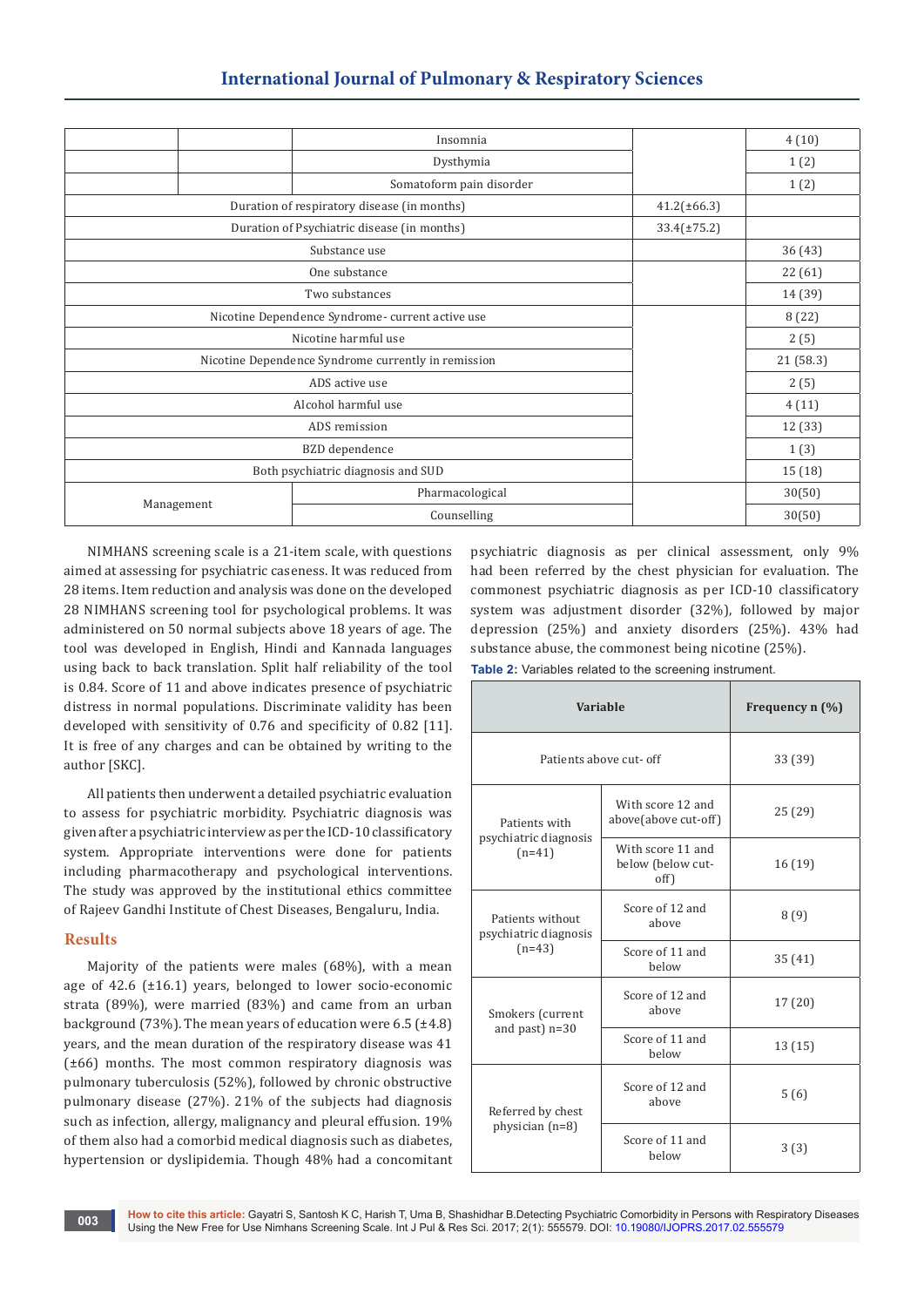Of the 31 patients who were smokers, 14(45%) qualified for a psychiatric diagnosis (p-0.822%). Half (50%) of the 30 patients with tuberculosis qualified for a psychiatric disorder, however this was not statistically significant (p-0.824). A total of 33 patients scored above the cut-off score of 12 on the NIMHANS screening instrument of which 25 had a psychiatric diagnosis by clinical interview. Mean score on NIMHANS screening questionnaire was 10.0±6.1. The tool was found to have a sensitivity of 0.71 and specificity of 0.77 in this population at a cut-off score of 12 (Table 2).

### **Discussion**

The study demonstrates a high prevalence (48%) of psychiatric disorders in patients with respiratory diseases. This is in line with previous studies which have demonstrated a high prevalence of depression [12,13], anxiety [3,14], panic attacks [15] and substance use [16] in respiratory diseases. Perhaps due to the high comorbidity between respiratory and psychiatric disease, the Global Initiative for Chronic Obstructive Lung Disease guidelines recommend that all COPD patients should be assessed for feelings of depression and anxiety [17].

Half of the patients with tuberculosis were found to have a psychiatric disorder. This confirms previous studies which have found a high psychiatric morbidity in tuberculosis. Factors such as stigma, isolation, psychological reaction to disclosure of diagnosis and side effects of Anti Tuberculosis Treatment (ATT) are said to explain higher rates of psychiatric morbidity. Psychiatric disorders when present may adversely impact adherence, leading to relapse and multi-drug resistance.

We found a high prevalence of substance use disorders (43%) in patients with respiratory disease, the commonest being nicotine (25%). Close to half (45%) of smokers in this study qualified for a psychiatric disorder. Approximately 10-15% of smokers develop COPD [18]. Smokers are also at a higher risk of developing lung cancer, interstitial lung diseases and bronchial asthma [19]. Moreover, smokers also benefit from quitting in terms of improvement in lung parameters [20]. Towards that effect, smoking cessation programs have been found to be useful in respiratory diseases [21].

Recognising psychiatric disorders in general hospitals becomes difficult because Psychiatric services may not always be available. Moreover, even in hospitals where liaison services are present, it is not feasible to screen all patients due to cost, time and manpower involved. Hence screening instruments validated for use in the respiratory disease populations are needed in order to rapidly assess and detect psychiatric disorders [11-14]. These screening instruments need to be simple, effective and easy to use by physicians and general practitioners in primary care and chest medicine settings where a qualified psychiatrist might not always be available. There is a need for setting upconsultation-liaison services in chest medicine hospitals.

#### **Conclusion**

Psychiatric morbidity is common in patients with respiratory disorders, however most are not detected or referred by the physicians. The NIMHANS screening scale is an effective, way of rapid assessment and screening in respiratory diseases, at no cost. The tool also has a good sensitivity and specificity in this population, which render it useful in these settings.

#### **References**

- 1. [Moussas G, Tselebis A, Karkanias A, Stamouli D, Ilias I, et al. \(2008\) A](https://www.ncbi.nlm.nih.gov/pubmed/18495038)  [comparative study of anxiety and depression in patients with bronchial](https://www.ncbi.nlm.nih.gov/pubmed/18495038)  [asthma, chronic obstructive pulmonary disease and tuberculosis in a](https://www.ncbi.nlm.nih.gov/pubmed/18495038)  [general hospital of chest diseases. Ann Gen Psychiatry 7\(1\): 7.](https://www.ncbi.nlm.nih.gov/pubmed/18495038)
- 2. [Wells KB, Golding JM, Burnam MA \(1988\) Psychiatric disorder in a](https://www.ncbi.nlm.nih.gov/pubmed/2969199)  [sample of the general population with and without chronic medical](https://www.ncbi.nlm.nih.gov/pubmed/2969199)  [conditions. Am J Psychiatry 145\(8\): 976-981.](https://www.ncbi.nlm.nih.gov/pubmed/2969199)
- 3. [Di Marco F, Verga M, Reggente M, Maria Casanova F, Santus P, et al.](https://www.ncbi.nlm.nih.gov/pubmed/16531031)  [\(2006\) Anxiety and depression in COPD patients: The roles of gender](https://www.ncbi.nlm.nih.gov/pubmed/16531031)  [and disease severity. Respir Med 100\(10\): 1767-1774.](https://www.ncbi.nlm.nih.gov/pubmed/16531031)
- 4. [Yohannes AM, Baldwin RC, Connolly MJ \(2006\) Depression and anxiety](https://www.ncbi.nlm.nih.gov/pubmed/16638758)  [in elderly patients with chronic obstructive pulmonary disease. Age](https://www.ncbi.nlm.nih.gov/pubmed/16638758)  [Ageing 35\(5\): 457-459.](https://www.ncbi.nlm.nih.gov/pubmed/16638758)
- 5. [Katon WJ, Richardson L, Lozano P, McCauley E \(2004\) The relationship](https://www.ncbi.nlm.nih.gov/pubmed/15184694)  [of asthma and anxiety disorders. Psychosom Med 66\(3\): 349-355.](https://www.ncbi.nlm.nih.gov/pubmed/15184694)
- 6. [Hasler G, Gergen PJ, Kleinbaum DG, Ajdacic V, Gamma A, et al. \(2005\)](https://www.ncbi.nlm.nih.gov/pubmed/15764721)  [Asthma and panic in young adults: a 20-year prospective community](https://www.ncbi.nlm.nih.gov/pubmed/15764721)  [study. Am J Respir Crit Care Med 171\(11\): 1224-1230.](https://www.ncbi.nlm.nih.gov/pubmed/15764721)
- 7. [Aydin IO, Uluşahin A \(2001\) Depression, anxiety comorbidity, and](https://www.ncbi.nlm.nih.gov/pubmed/11313075)  [disability in tuberculosis and chronic obstructive pulmonary disease](https://www.ncbi.nlm.nih.gov/pubmed/11313075)  [patients: applicability of GHQ-12. Gen Hosp Psychiatry 23\(2\): 77-83.](https://www.ncbi.nlm.nih.gov/pubmed/11313075)
- 8. [Masumoto S, Yamamoto T, Ohkado A, Yoshimatsu S, Querri AG, et al.](https://www.ncbi.nlm.nih.gov/pubmed/24429309)  [\(2014\) Prevalence and associated factors of depressive state among](https://www.ncbi.nlm.nih.gov/pubmed/24429309)  [pulmonary tuberculosis patients in Manila, The Philippines. Int J](https://www.ncbi.nlm.nih.gov/pubmed/24429309)  [Tuberc Lung Dis 18\(2\): 174-179.](https://www.ncbi.nlm.nih.gov/pubmed/24429309)
- 9. [Pachi A, Bratis D, Moussas G, Tselebis A \(2013\) Psychiatric morbidity](https://www.hindawi.com/journals/trt/2013/489865/)  [and other factors affecting treatment adherence in pulmonary](https://www.hindawi.com/journals/trt/2013/489865/)  [tuberculosis patients. Tuberc Res Treat 2013: 489865.](https://www.hindawi.com/journals/trt/2013/489865/)
- 10. [Kim HF, Kunik ME, Molinari VA, Hillman SL, Lalani S, et al. \(2000\)](https://www.ncbi.nlm.nih.gov/pubmed/11110109)  [Functional impairment in COPD patients: the impact of anxiety and](https://www.ncbi.nlm.nih.gov/pubmed/11110109)  [depression. Psychosomatics 41\(6\): 465-471.](https://www.ncbi.nlm.nih.gov/pubmed/11110109)
- 11. [Sharma MK, Chaturvedi SK \(2014\) Development and validation of](http://www.asianjournalofpsychiatry.com/article/S1876-2018(14)00071-9/abstract)  [NIMHANS screening tool for psychological problems in Indian context.](http://www.asianjournalofpsychiatry.com/article/S1876-2018(14)00071-9/abstract)  [Asian J Psychiatr 10: 33-38.](http://www.asianjournalofpsychiatry.com/article/S1876-2018(14)00071-9/abstract)
- 12. [Negi H, Sarkar M, Raval AD, Pandey K, Das P \(2014\) Presence of](https://www.ncbi.nlm.nih.gov/pubmed/24820834)  [depression and its risk factors in patients with chronic obstructive](https://www.ncbi.nlm.nih.gov/pubmed/24820834)  [pulmonary disease. Indian J Med Res 139\(3\): 402-408.](https://www.ncbi.nlm.nih.gov/pubmed/24820834)
- 13. [Heaney LG, Conway E, Kelly C, Gamble J \(2005\) Prevalence of](https://www.ncbi.nlm.nih.gov/pubmed/16085217)  [psychiatric morbidity in a difficult asthma population: relationship to](https://www.ncbi.nlm.nih.gov/pubmed/16085217)  [asthma outcome. Respir Med 99\(9\): 1152-1159.](https://www.ncbi.nlm.nih.gov/pubmed/16085217)
- 14. [Centanni S, Di Marco F, Castagna F, Boveri B, Casanova F, et al. \(2000\)](https://www.ncbi.nlm.nih.gov/pubmed/10955748)  [Psychological issues in the treatment of asthmatic patients. Respir Med](https://www.ncbi.nlm.nih.gov/pubmed/10955748)  [94\(8\): 742-749.](https://www.ncbi.nlm.nih.gov/pubmed/10955748)
- 15. [Goodwin RD, Pine DS \(2002\) Respiratory disease and panic attacks](https://www.ncbi.nlm.nih.gov/pubmed/12171845)  [among adults in the United States. Chest 122\(2\): 645-650.](https://www.ncbi.nlm.nih.gov/pubmed/12171845)
- 16. [Lebowitz MD \(1981\) Respiratory symptoms and disease related to](https://www.ncbi.nlm.nih.gov/pubmed/7458081)  [alcohol consumption. Am Rev Respir Dis 123\(1\): 16-19.](https://www.ncbi.nlm.nih.gov/pubmed/7458081)